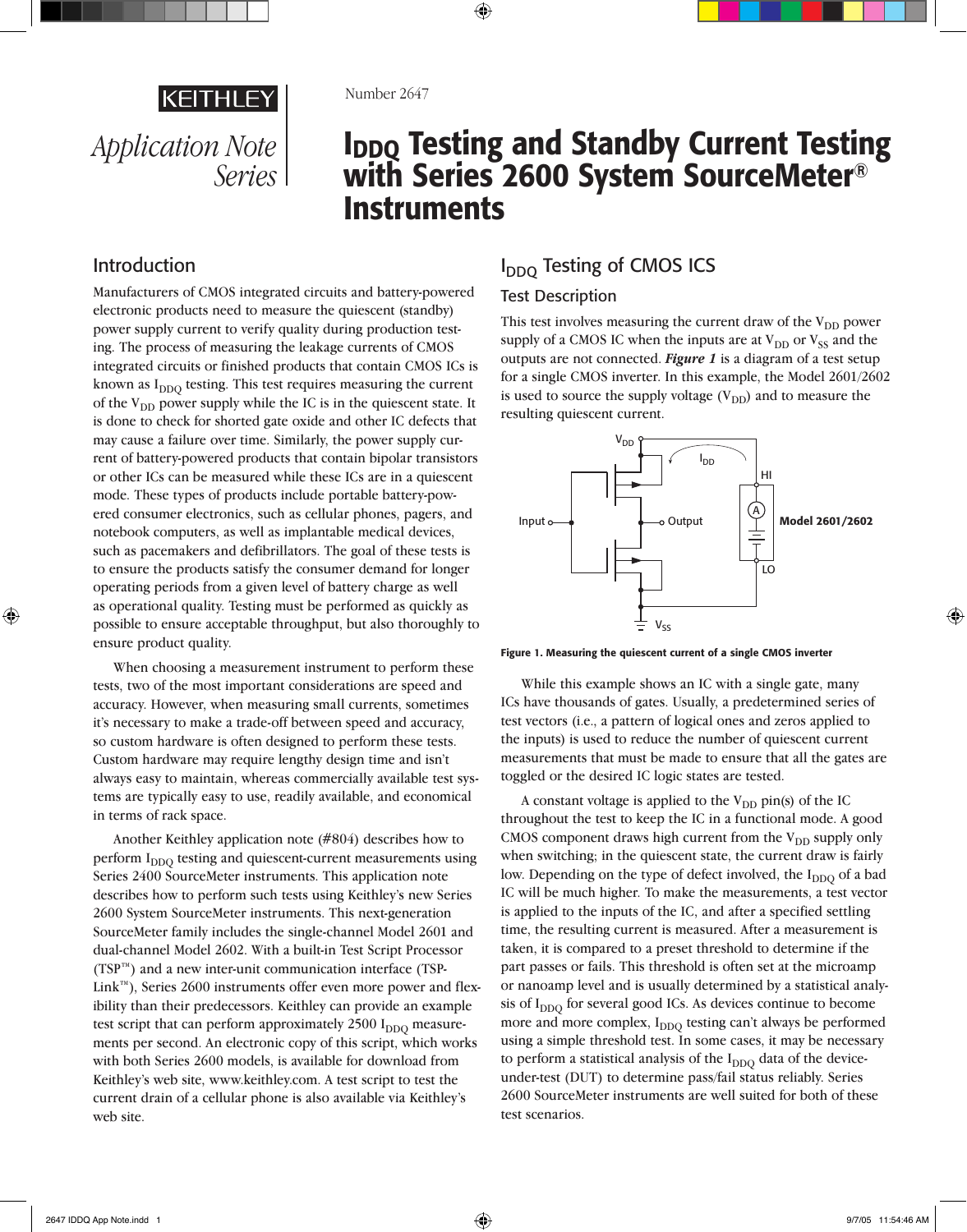### Test System Configuration

*Figure 2* is a Series 2600-based system for testing the  $I_{DDO}$  for CMOS ICs.

As *Figure 2* shows, the HI and LO terminals of the 260X are connected to the  $V_{DD}$  and  $V_{SS}$  terminals of the CMOS IC. The 260X supplies a constant DC voltage to the IC throughout the test. The inputs of the IC are connected to a "digital test system" that ensures all the gates are toggled or the desired logic states are achieved. It is assumed that this test system also handles the mechanical positioning and probing of the DUT, and the disposition of good and parts.

The 260X can be controlled like a typical programmable instrument by sending it discrete commands via the IEEE-488 (GPIB) or RS-232 bus. Both communication interfaces are standard on the 260X. However, for maximum throughput, a complete test script can be downloaded to the instrument's Test Script Processor, which can then perform the entire test virtually independent of the host PC (system controller). When the 260X is connected to the host controller via GPIB, it can actually control another instrument via its RS-232 port. Thus, the 260X could send ASCII command strings to the digital control system and receive data from it if appropriate.

To enhance speed further, external hardware triggers are used to synchronize the  $I_{DDO}$  measurements with the application of the test vectors. The 260X is equipped with 14 digital input/output lines, which can be used for digital control (pass/fail status in this example) or as input or output trigger lines. The digital test system triggers the 260X when a vector has been sent to the CMOS IC. After the  $I_{DDO}$  value is evaluated, the 260X returns a trigger to the digital test system, which generates another test vector. This process is repeated until all test vectors are generated or the IC fails the test. When the test is finished, the 260X writes a predetermined bit pattern to its digital I/O (DIO) port to indicate the pass/fail status of the part to the digital test system.

In cases where the pass/fail status of an  $I_{DDO}$  test is determined simply by



Figure 2. I<sub>DDQ</sub> test system configuration

comparing the source current to a threshold level, there are at least two ways the 260X can perform such a measurement and inspection. If the actual value of  $I_{DDO}$ is required, then the 260X can measure the current and compare the values to the threshold. If the current exceeds the threshold level, the test fails; otherwise, it passes. The 260X can return any or all of the measured values and pass/fail status to the host PC as required. If the actual value of  $I_{DDO}$  is not required, then the 260X can be configured as a digital comparator for higher test throughput. Set the current compliance limit of the 260X to the threshold value. Apply the test vector and determine the compliance state of the 260X. If the current draw tries to exceed the limit, the 260X it will go "in compliance" and clamp the current at the limit. When this condition occurs, the  $I_{DDO}$  test fails. If the current does not exceed the threshold, the unit won't go into compliance and the test passes. A measurement isn't required to determine the compliance state of the instrument, so this latter method is generally faster than the former.

As previously mentioned,  $I_{DDO}$  testing of complex devices can't always be performed using a simple threshold test. In such cases, it may be necessary to perform a statistical analysis of the  $I_{DDO}$ data for the DUT to determine pass/fail status reliably. The host PC could do this after retrieving all of the test data from

the 260X. However, data transfer is a relatively slow process that can significantly impact test throughput. This can be a high price to pay if there is no requirement to archive the readings. The test script language used to program the Test Script Processor includes a math library and other capabilities that make it possible to perform extensive analyses within the instrument, thereby eliminating the need to transfer all of the data. This is further facilitated by the deep memory of the 260X. Each SMU channel has two nonvolatile buffers, which can each hold up to 100,000 readings. Volatile memory is also available for even more data storage.

### Remote Operation and Using the Test Script Processor

Before getting into an actual test example, let's discuss the new instrument feature that will be used for the test application. Series 2600 System SourceMeter instruments have a powerful embedded computer or Test Script Processor, which offers capabilities never seen before in rack-and-stack instruments. A complete test program (script) can be downloaded to the TSP. As with other common programming languages, a well-designed script creates reusable functions or subroutines, which can be called by a test executive or other functions. It's possible to pass parameters to these functions. In the  $I_{DDO}$  test example presented here, a single function is created to perform the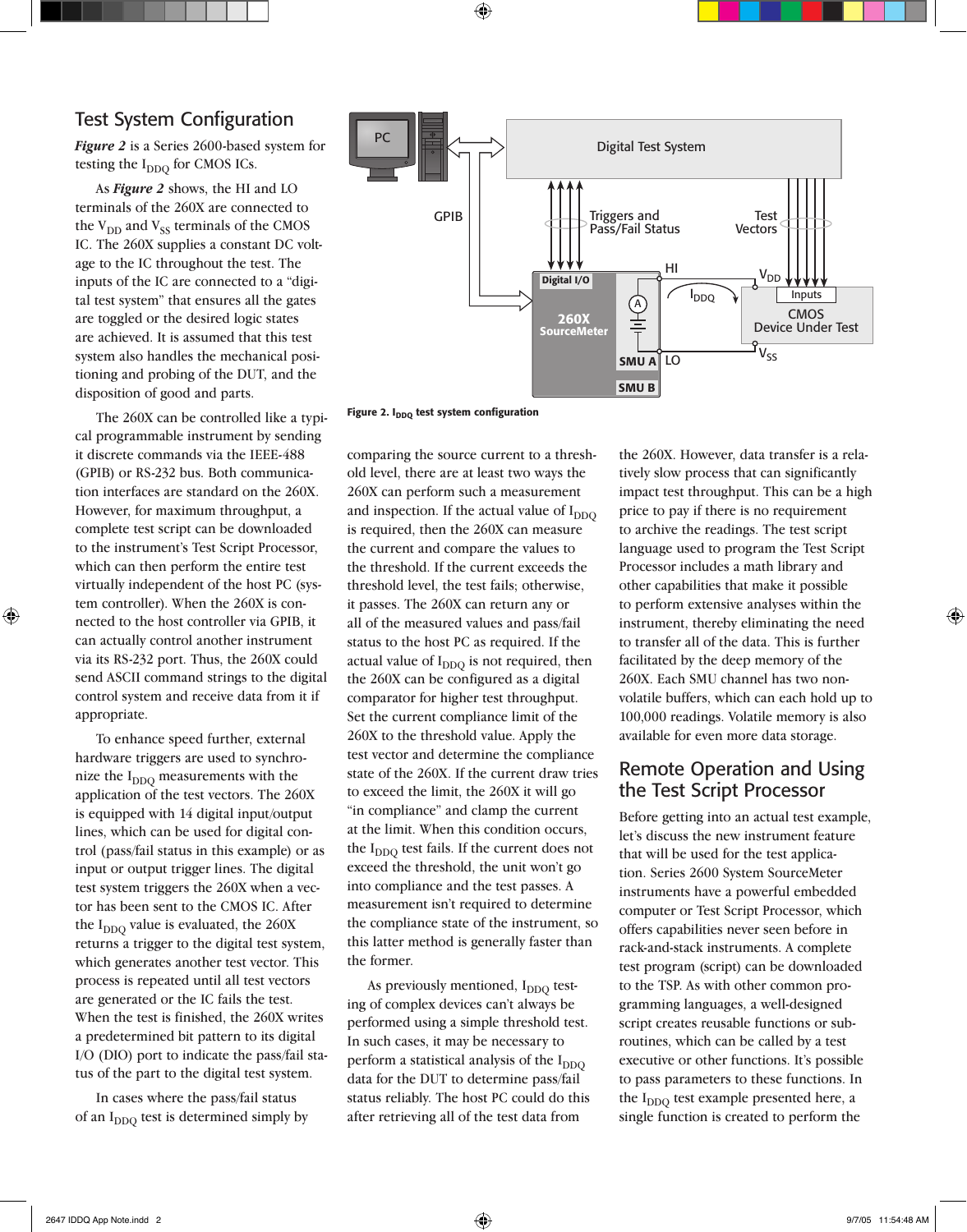$I_{DDO}$  test, inspect the data, and return the results. This function also handles all of the trigger synchronization and other digital I/O between the digital test system and the 260X. This function can be called by the system controller PC or from another test function that resides in the TSP. The script, which creates the function, must be downloaded to the 260X using either GPIB or RS-232. When the script is first downloaded, it is stored in volatile memory. However, it can be saved to nonvolatile memory if desired. The script must be run to create the test function. This function always resides in volatile memory, which means it must be recreated whenever power is cycled. The creation script can be explicitly run at any time or it can be set to run automatically at power-up. When the system controller PC calls the function, the 260X will execute the complete test sequence for the specified number of parts without any further intervention by the system controller, thereby saving communications time and increasing system throughput.

A script can be created using any text editor. However, Keithley provides a free application called Test Script Builder, which can be used to create, debug, and organize scripts. Test Script Builder can download scripts to volatile instrument memory and save them in nonvolatile instrument memory. It can also run the scripts. Scripts can also be loaded and run using applications created in other languages, such as Visual Basic®, Visual  $C/C++^{\circledast}$ , or LabVIEW<sup>®</sup>. Once the script is in memory, it can even be run from the front panel.

All measurements, calculations and inspections can be performed by the 260X, so it's unnecessary to send data to the host computer (system controller) for processing. However, it's possible to do so if desired for recordkeeping or other purposes. As seen in the example script, "print" statements are used to send data back to the host computer. The data listed in the print statement is placed in the instrument's output queue for retrieval by the host.

### Application Example 1:  $I_{DDO}$  test

In this example, 2000 test vectors will be sent to a CMOS IC that must be powered with a constant 2V. A threshold level will be used for this example and a quiescent current of 1µA or less will be considered an acceptable current. The actual measurements need not be retained, so only the compliance state of the 260X will be inspected. To ensure acceptable production throughput, measurements must be made as quickly as possible, preferably in one second or less. The measurement instrument must send a pass or fail indication to the digital test system.

Solution: A TSP script, which creates the function "IddqTest(smu, ndevices, nvectors)," was developed. Portions of this script are listed below. A complete copy of the script can be downloaded from Keithley's web site, www.keithley.com. The script can be viewed, edited, loaded, and executed using Test Script Builder. An actual "digital test system" wasn't available, so the speed performance of the function was evaluated by a wrap around test using the trigger lines that would normally synchronize the  $I_{\text{DDO}}$ measurement with the application of the test vector. The input trigger line of the 260X was connected to its output trigger line. Under this condition, the 260X was able to execute the  $I_{DDO}$  test at a rate of approximately 2500 vectors per second.

The function definition is listed below. The actual script includes many more comments in addition to those shown here. Comments are identified by a double dash (--). Several local variables are declared within the function. All variables are global unless they are explicitly declared as local. The function performs some initial instrument setup before it executes the actual test. This setup includes setting the 2V source level and  $1\mu$ A compliance limit, selecting the voltage sense mode, and configuring the trigger lines. The example uses local (two-wire) voltage sensing. It is straightforward to change it to remote (four-wire) sensing.

```
function IddqTest(smu, ndevices, nvectors)
  -- Pass parameters:
      -- smu is the SMU to use for the test (A or B)
      -- ndevices is the number of ICs to test
      -- nvectors is the number of vectors used for Iddq test sequence
  -- Default to smua if no smu is specified.
  if smu == nil then smu = smua end
  -- ***** Declare and initialize temporary variables *****
  -- Variables to hold boolean status of "wait for triggers"
  local l_sot_received
  local l_trig_received
  -- Abort test flag (boolean)
  local l_abort_test
  -- Variables to hold timing information
  local 1 start time, 1 stop time, 1 elapsed time
  -- Counter variables
  local l_i, l_nvectors_remaining
   -- Table used to simulate bins of a component handler
  local 1 bins = \{0,0\} -- Initially set all bins to zero
  -- *************** Perform initial setup of the 260X ***************
  smu.reset() -- Reset SMU to default settings
  smu.source.func = smu.OUTPUT DCVOLTS -- Source DCV
  sumc = rangev = 2 \overline{z} = - Will automatically select 6V range
  smu.source.levelv = 2 -- Source 2V
  smu.source.limiti = 1E-6 -- Set current compliance to 1uA
  smu.sense = smu.SENSE_LOCAL -- Use smu.SENSE_REMOTE for 4-W sensing
```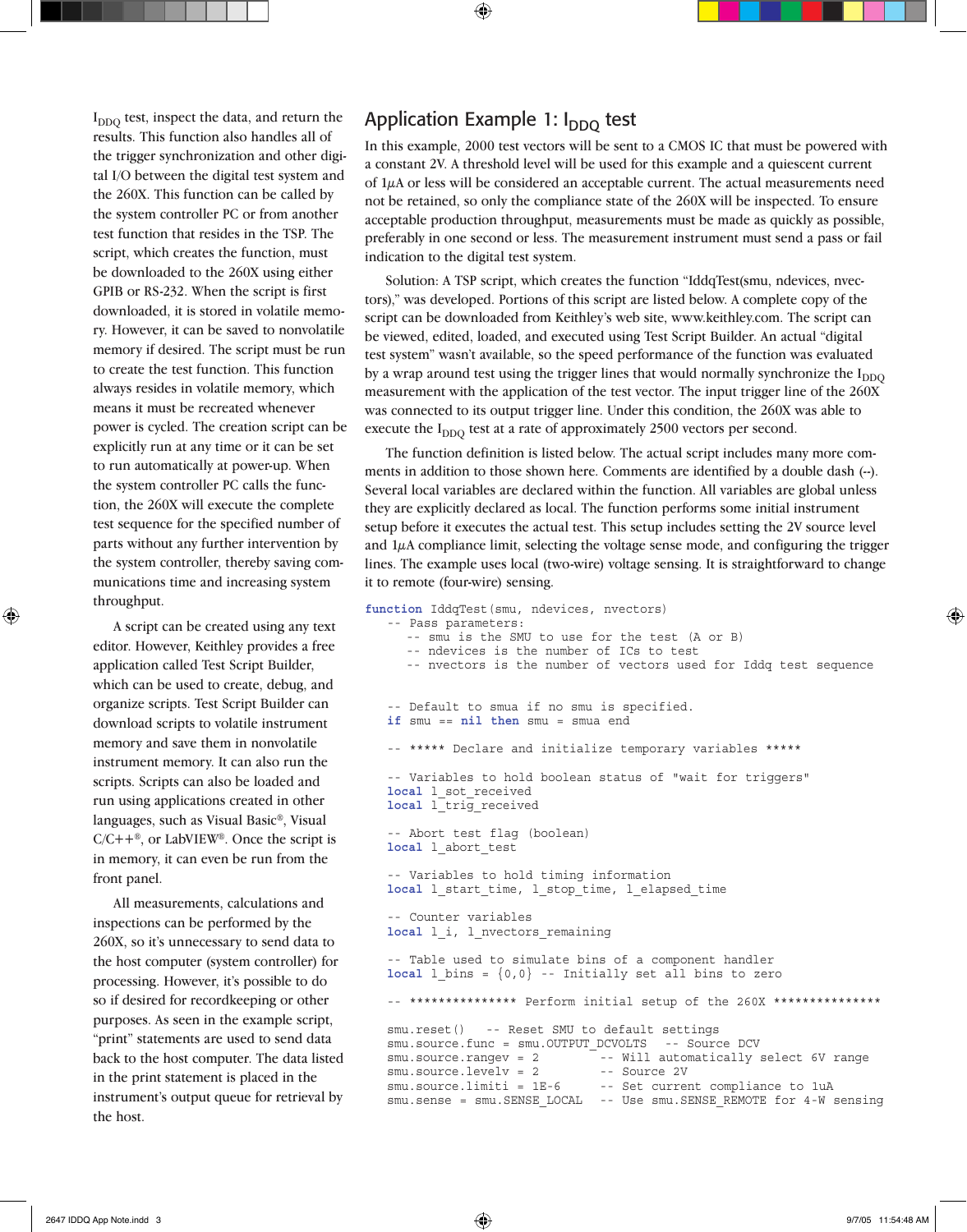```
-- Configure Digital I/O Port
digio.writeprotect = 0 -- Unprotect all bits
digio.writeport(30) -- Set bits/lines 2, 3, 4 and 5 high
digio.writeprotect = 30 -- Write protect trigger lines 2, 3, 4 and 5
-- Configure trigger line 2 (input SOT)
digio.trigger[2].mode = digio.TRIG_FALLING -- Detect falling edge
digio.trigger[2].clear() -- Clear "latched" triggers
-- Configure trigger line 3 (output EOT)
digio.trigger[3].mode = digio.TRIG_FALLING -- Output TTL-low pulse<br>digio.trigger[3].pulsewidth = 10E-6 -- Guaranteed minimum pulse
digio.trigger[3].pulsewidth = 10E-\overline{6}-- Configure trigger line 4 (input TRIG when test vector is set)<br>digio.trigger[4].mode = digio.TRIG FALLING -- Detect falling edge
digio.trigger[4].mode = digio.TRIG FALLING
digio.trigger[4].clear() -- Clear "latched" triggers
-- Configure trigger line 5 (output TRIG after Iddq measure is complete)
digio.trigger[5].mode = digio.TRIG_FALLING -- Output TTL-low pulse
digio.trigger[5].pulsewidth = 10E-6 -- Guaranteed minimum pulse
-- Clear the error queue
errorqueue.clear()
-- ************************* RUN TEST *************************
-- Display some status info on front panel
display.clear()
display.setcursor (1,1)
display.settext(" Test In Progress")
display.setcursor (2,1)
display.settext(" Testing "..tostring(ndevices).." Parts") 
timer.reset()
l_start_time = timer.measure.t()
for l_i = 1, ndevices do
    -- Wait for SOT indicating part is ready to test; timeout after 10ms
  l sot received = digio.trigger[2].wait(0.01) -- Turn ON SMU output; stays on until test is completed 
  smu.source.output = smu.OUTPUT ON
   -- Initialize abort flag and vector counter
   l_abort_test = false
   l_nvectors_remaining = nvectors
   digio.trigger[4].clear() -- Clear any "latched" triggers
   -- Repeat test until no more test vectors or test fails
   while (l_nvectors_remaining >0) and not(l_abort_test) do
       -- Wait for trigger from digital test system; timeout after 10ms
       l_trig_received = digio.trigger[4].wait(10E-3)
       -- delay(0.0005) Insert delay here if settling time is required
       -- Check compliance state; returns boolean true or false
       l_incompliance = smu.source.compliance
       -- If source is in compliance, then fail part and abort test
       if l_incompliance then
           digio.writeport(32) --Write FAIL pattern to DIO
         l \text{ bins}[2] = l \text{ bins}[2]+1 -- "Bin" the part
           l_abort_test = true -- Set abort test flag TRUE to exit loop
       else -- Otherwise part is still good so continue test
           digio.trigger[5].assert() -- Output trig to "dig test system"
          l nvectors remaining = l nvectors remaining - 1 -- New count
      end - if
```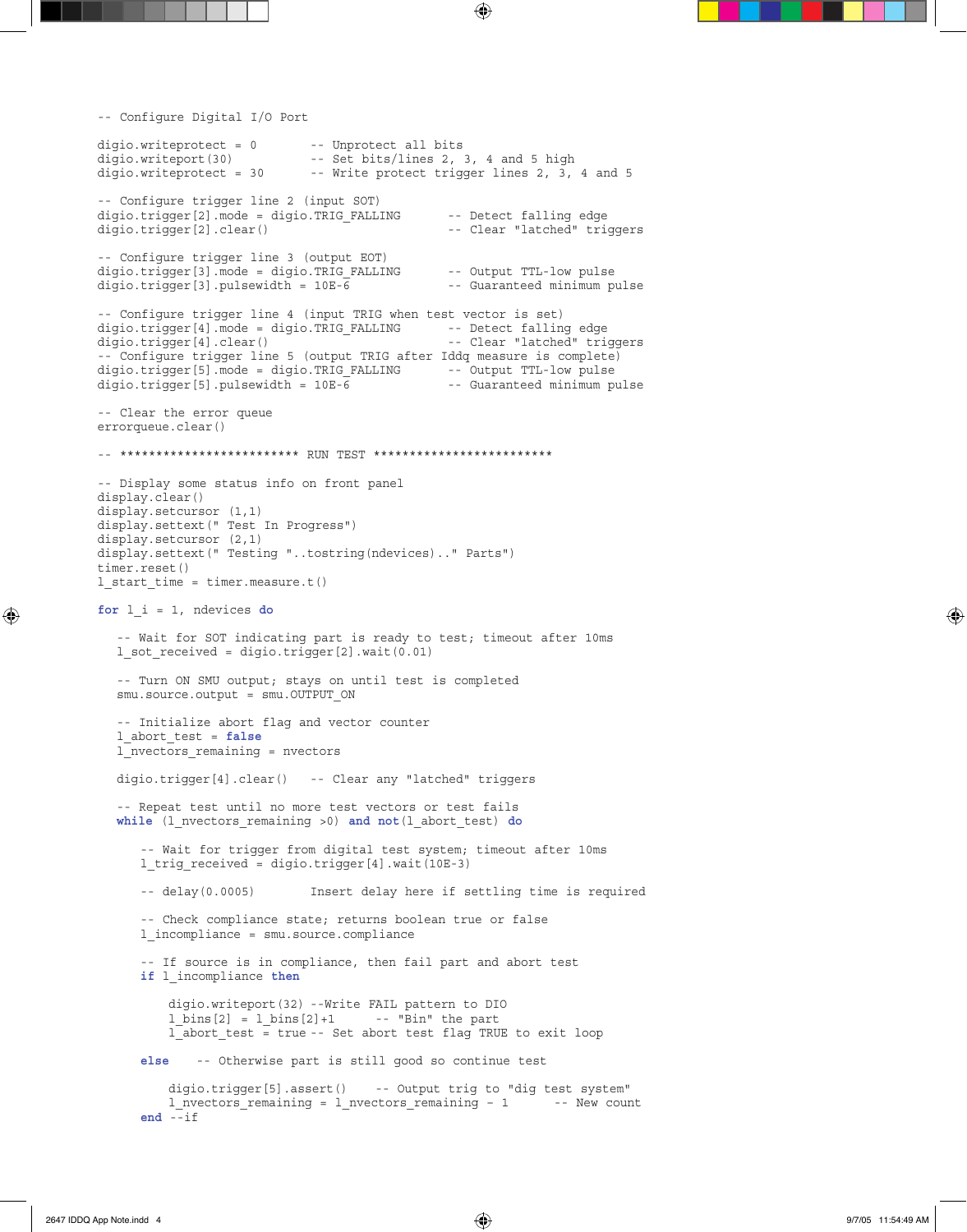```
 end --while
    -- If did not abort test, then part is GOOD
   if not(l_abort_test) then
      digio.writeport(64) -- Write PASS pattern to DIO<br>1 bins[1] = 1 bins[1]+1 -- "Bin" the part
      l \, \text{bins}[1] = l \, \text{bins}[1]+1 end --if
    --Turn OFF SMU output
  smu.source.output = smu.OUTPUT OFF
    -- Output EOT trigger
   digio.trigger[3].assert()
    -- Clear binning code (set all unprotected bits to zero)
   delay(0.0001) -- Delay in seconds before clearing binning code
   digio.writeport(0)
end --for
l_stop_time = timer.measure.t()
l_elapsed_time = l_stop_time - l_start_time
-- Display throughput rate and final binning results on 260X front panel
display.clear()
display.setcursor (1,1)
display.settext("Parts per sec = "..tostring(ndevices / l_elapsed_time))
display.setcursor(2,1)
display.settext("Bin Count: Good= "..l bins[1].." Bad= "..l bins[2])
-- Write speed & binning results to output queue for retrieval by host PC
print("Elapsed time = "..l_elapsed_time.." sec")
print("Parts per sec = "..tostring(ndevices / l elapsed time))
print("Bin Count: Good Parts: "..l_bins[1].." Bad Parts: "..l_bins[2])
```
**end** --function IddqTest

Running the example  $I_{DDO}$  test script using Test Script Builder or another application only creates the function; it doesn't perform any tests. Executing the  $I_{DDO}$  test requires calling the IddqTest() function. For example, to test 100 devices using 2000 test vectors, the system controller must send the command "IddqTest(smua, 100, 2000)." In response to the function call, the 260X waits for a Start-of-Test (SOT) trigger from the external digital test system for each DUT. When the 260X gets the SOT, it turns on the SMU output and waits for a trigger from the digital test system. The digital test system applies a test vector to the inputs of the IC and then sends a trigger to the 260X. Upon receipt of the trigger, the 260X waits a predetermined settling time and then checks its compliance state. If it is NOT in compliance, that particular  $I_{DDO}$  test passes and the 260X outputs a trigger to the digital test system and loops around and waits for the next vector to be applied. This process continues until all test vectors are completed or the instrument goes into compliance. If all test vectors are completed successfully, the 260X writes a decimal 64 to its DIO port to indicate a PASS to the digital test system. The table element "l\_bins[1]" is incremented by one to simulate a part being binned. The 260X then outputs an end-of-test (EOT) trigger to the digital test system, indicating that the  $I_{DDO}$  test sequence for the DUT has been completed.

If the  $260X$  goes into compliance, the  $I_{DDO}$  test fails. When an individual test fails, the 260X uses an "immediate" binning

scheme, which means it immediately writes a FAIL bit pattern (decimal 32 ) to the digital test system, aborts the remainder of the test sequence and then outputs an EOT trigger to the digital test system. After the FAIL pattern is output, the table element "I bins[2]" is incremented by one to simulate the binning process. The 260X clears the PASS/FAIL bit pattern a predetermined time interval after it issues the EOT trigger by writing a decimal 0 to its DIO port. If there are more DUTs to be tested, the 260X loops around and waits for the next SOT trigger. Once all tests are complete, the throughput rate and binning results are displayed on the 260X front panel; they are also printed to the output queue for retrieval by the system controller.

### Standby Current Testing

#### Test Description

This test involves measuring the current of a battery-powered product while it is in a standby state. A typical test setup is shown in *Figure 3*.

In this example, the HI and LO terminals of the 260X are connected to the HI and LO battery terminals of the product to be tested. The 260X's voltage source simulates the internal battery of the product and its ammeter measures the current while the part is in a standby mode. This measurement is compared to a specified limit to determine if the product passes or fails. An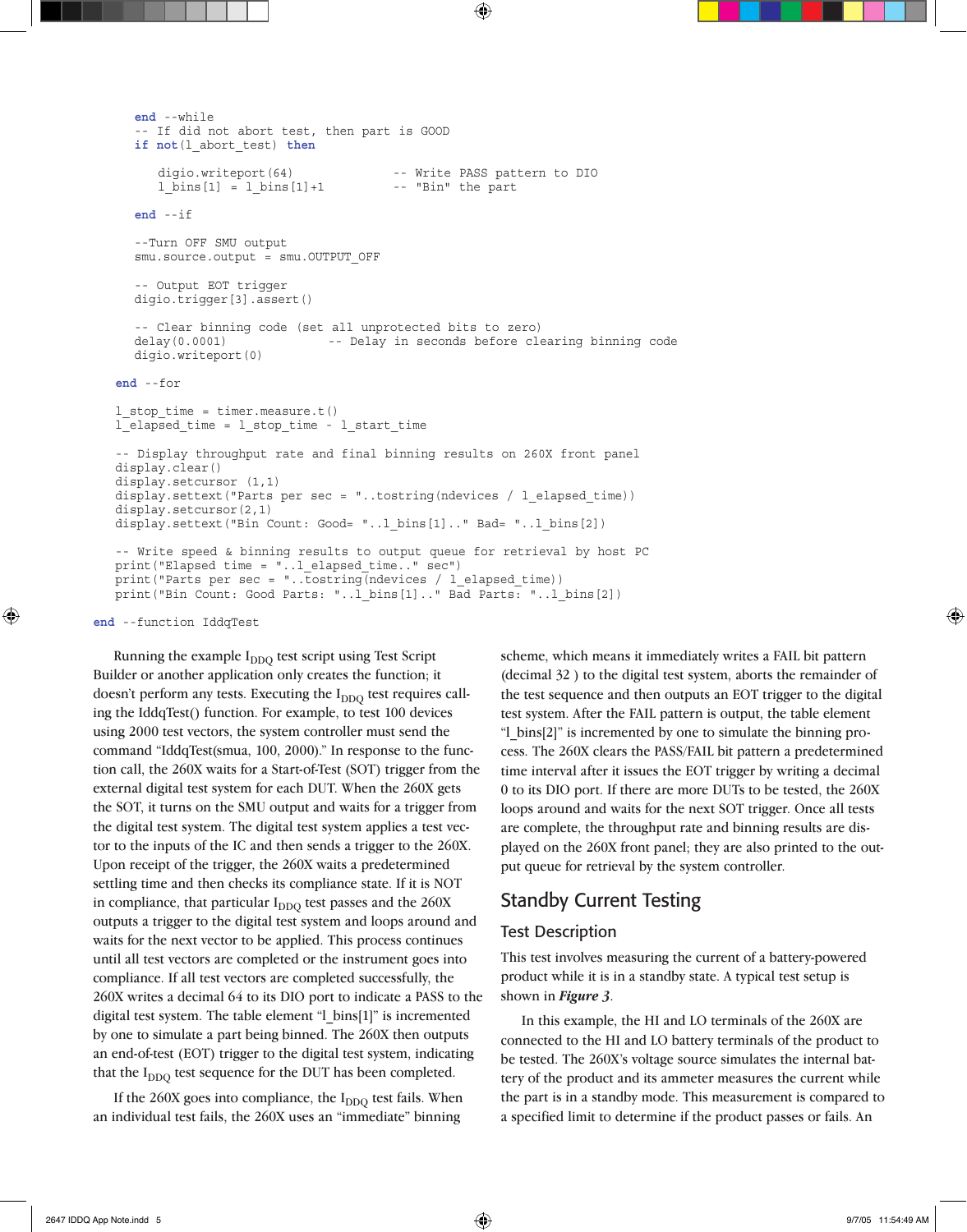

Figure 3. Testing the standby drain current of a battery-powered electronic product

acceptable current is often in the milliamp or microamp range, but can vary greatly depending on the application.

### Test System Configuration

*Figure 4* is a block diagram of a 260Xbased standby current production test system. The battery-powered product is placed in a test fixture connected to the 260X. When triggered, the 260X outputs a voltage and measures the resulting current. As *Figure 4* illustrates, the Model 260X has both an IEEE-488 and RS-232 communication ports, as well as a digital I/O port. When the 260X is connected to the host PC via GPIB, it can communicate directly with the handler via RS-232. The digital I/O port can also send signals directly to and receive signals from the handler. The measured current of the DUT is compared to limit values that have been preset in the 260X. A TTL level signal generated from the 260X's digital I/O port indicates whether the device passed or failed the tests. Based on the received signal, the automated handler will route the device to the appropriate bin or other location.

#### Application Example 2: Testing the current draw of a cellular phone

In this application, the 260X takes the place of the cellular phone's rechargeable battery and measures the current while the phone is in the "talk," "standby," and "off" modes. A 4.5V test voltage is used for all three measurements. For this test, a cellular phone fails if the measured current exceeds the threshold levels for the given mode. Each threshold current has its corresponding pass and fail bit patterns:

| Mode    | <b>Threshold</b><br><b>Current</b> | <b>Pass Bit</b><br><b>Pattern</b> | <b>Fail Bit</b><br><b>Pattern</b> |
|---------|------------------------------------|-----------------------------------|-----------------------------------|
| Talk    | $400m$ A                           | 0001                              | 0010                              |
| Standby | 10mA                               | 0001                              | 0100                              |
| Off     | $100\mu\text{A}$                   | 0001                              | 1000                              |

Solution: A TSP script that creates functions to test the current draw of a cell phone was developed. The script is similar to one for the  $I_{DDO}$  test, except the source current is actually measured and inspected instead of simply using the compliance as the threshold limit. A complete copy of the script can be downloaded from Keithley's web site, www.keithley. com. It can be viewed, edited, loaded and executed using Test Script Builder.

### Equipment List

The following equipment is required to assemble the test systems described in this application note and run the example scripts available from Keithley:

- 1. Keithley Model 2601 or 2602 SourceMeter instrument
- 2. "Digital test system" and/or component handler with test fixture
- 3. IEEE-488 (GPIB) Interface Card (KUSB-488, KPCI-488 or equivalent)
- 4. Keithley 7007 IEEE-488 interface cables
- 5. Custom DB-25 digital I/O handler interface cable to interface the instrument to the digital test system and/or handler
- 6. Test leads to connect the instrument to the test fixture

### Alternative Solutions

The 260X ammeter can measure current from 3A full scale to 100nA full scale with 10ppm resolution on any range. If greater current resolution is desired, an instrument with a more sensitive ammeter must be used. Examples are the Model 6430 Sub-Femtoamp Remote SourceMeter instrument and the Model 236, 237 and 238 Source-Measure Units. However, due to the greater sensitivity of these instruments, the test will run more slowly than when the 260X is used. If currents greater than 3A must be measured, the Model 2440 5A SourceMeter instrument can be used.

Another alternative solution is to use a readback power supply for both sourcing voltage and measuring current. However, the readback resolution of most programmable sources is in the milliamp range, so they can't be used for low current tests. In addition, these supplies often have sense lines with relatively low input impedance and correspondingly high current (microamp range), which can affect measurement accuracy.



Figure 4. Block diagram of a 260X-based standby current production test system.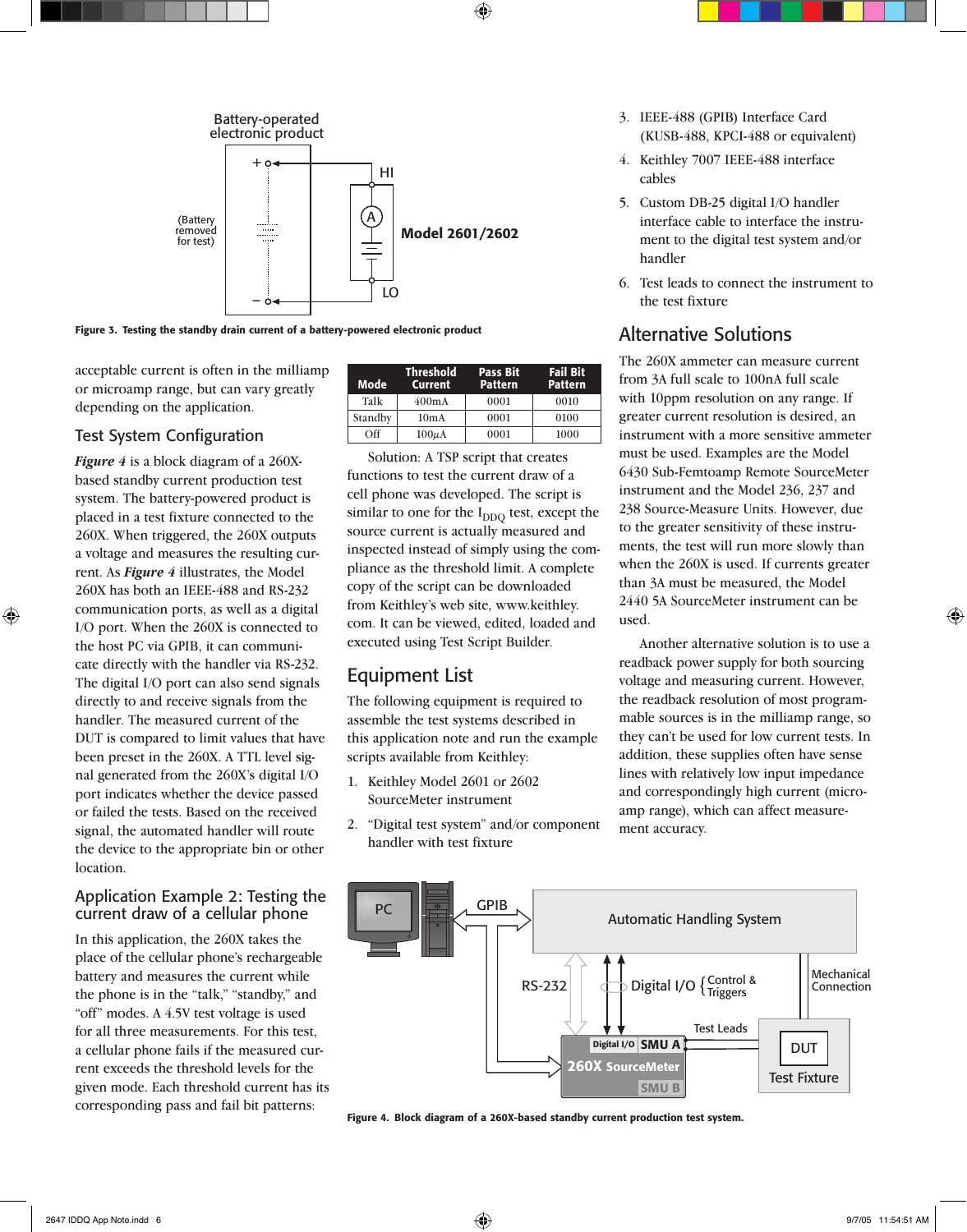### Test System Safety

Many electrical test systems or instruments are capable of measuring or sourcing hazardous voltage and power levels. It is also possible, under single fault conditions (e.g., a programming error or an instrument failure), to output hazardous levels even when the system indicates no hazard is present. These high voltage and power levels make it essential to protect operators from any of these hazards at all times. Protection methods include:

- Design test fixtures to prevent operator contact with any hazardous circuit.
- Make sure the device under test is fully enclosed to protect the operator from any flying debris. For example, capacitors and semiconductor devices can explode if too much voltage or power is applied.
- Double insulate all electrical connections that an operator could touch. Double insulation ensures the operator is still protected, even if one insulation layer fails.
- Use high reliability, fail-safe interlock switches to disconnect power sources when a test fixture cover is opened.
- Where possible, use automated handlers so operators do not require access to the inside of the test fixture or have a need to open guards.
- Provide proper training to all users of the system so they understand all potential hazards and know how to protect themselves from injury.

It is the responsibility of the test system designers, integrators, and installers to make sure operator and maintenance personnel protection is in place and effective.

### For Further Reading

D. Leslie, "QTAG: The Evolution of a Standard Monitor: A Progress Report," *Evaluation Engineering*, pp 26-32, Oct. 1995.

M.J. Riezenman, "Technology 1996: Test & Measurement," *IEEE Spectrum*, pp. 65-69, Jan. 1996.

S.S. Sabade and D.M. Walker, "I<sub>DDX</sub>-based Test Methods: A Survey," *ACM Transactions on Design Automation of Electronic Systems*, Vol. 9, No. 2, pp 159-198, April 2003.

J.M. Soden and C.F. Hawkins, "I<sub>DDO</sub> Testing and Defect Classes — A Tutorial," in *Proc. of Custom Integrated Circuits Conf*, 1995, pp. 633-642.